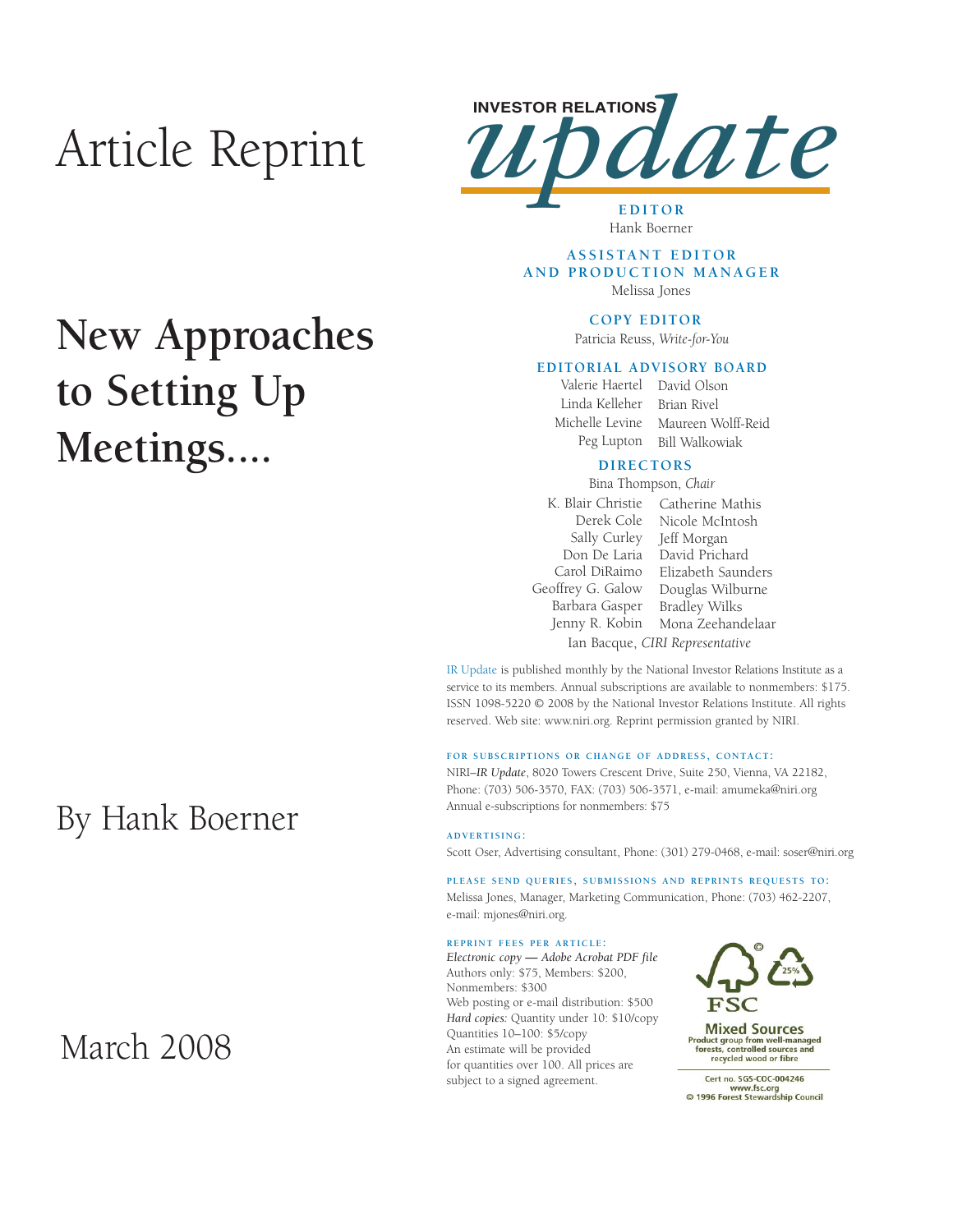### **New Approaches to Setting Up Meetings, and a National Perspective on Regulatory, Technological and Structural Changes in the Capital Markets in 2008**

### **Part II of a continuing series on investor meetings and road shows**

### **BY HANK BOERNER**

bout those non-deal road shows — do you view these<br>as a welcome break from routine and an opportunity to<br>meet new people? Or, do you see these rounds of meet<br>ings as task-filled very long days on the road where the IRO at as a welcome break from routine and an opportunity to meet new people? Or, do you see these rounds of meetings as task-filled, very long days on the road where the IRO and corporate management team members must perform perfectly, to "do their best" in front of an endless parade of investors? Whatever your view, for most IROs investor road shows continue to be an important part of your job portfolio and are still necessary events expected by investment managers — even as the structure of the capital markets and nature and makeup of the investor community changes.

Access to senior corporate executives has become more valuable than ever and institutional investors expect to have access to decision-makers. In 2006, buy-side institutions allocated more than 20 percent of sales and research commission dollars to access activities. An *Institutional Investor* magazine poll revealed that investors value access to management even more than the usual research reports, earnings estimates and stock recommendations.

Challenge for the IRO: Expanding beyond traditional methods of conducting non-deal road shows that may be becoming less effective — there's too much demand on corporate managers' and investors' time, and structural marketplace changes are two reasons experts cite. Are better (new) ways emerging?

*IR Update's* continuing series on investor meetings and interactions this month focuses on a new aspect of road shows — arranging meetings on behalf of institutional investors, not necessarily paid for by the issuer. Here we present a national perspective presented through Hanley & Associates.

One year ago (January 2007) former capital markets professionals founded New York City-based Hanley & Associates, the first nationwide *independent provider* of non-deal road shows. "Independent" because they don't write research or have any trading operations. As a result, they claim to be able to maintain objectivity and confidentiality, and to gather greater due diligence

from institutional investors — their clients — on why the investor would like private, one-on-one meetings with a company's management team.

Hanley & Associates partners say they offer an alternative to the traditional road show, reflecting changes taking place on Wall Street, as well as addressing important changes in the environment the street-smart IRO considers before going out on the road. *IR Update* talked with managing partner Rick Hanley, a former managing director at Deutsche Bank Securities, and director Cheryl Gedvila, CFA, who presented suggestions for IROs to help in understanding the changed environment in which today's road shows take place.

**IR Update (IU):** How did Reg FD change the way companies communicate with the Street?

**Rick Hanley & Cheryl Gedvila:** Adopted in 2000, Reg FD sought to level the information playing field among investors by requiring that all *material* corporate information be disseminated to *all* members of the investment community *simultaneously.* This reality led investors to increasingly focus more on wanting oneon-one interactions with corporate officers in an effort to gain a deeper, differentiated understanding of companies and to experience first hand the management team's commitment to stated plans and goals.

### **Ekman Associates, Inc. Executive Recruiting & Consulting IR Search by an IR Professional**



**Investor Relations Corporate Communications Public Relations Marketing Communications** 

714-694-5920

www.ekmanassociates.com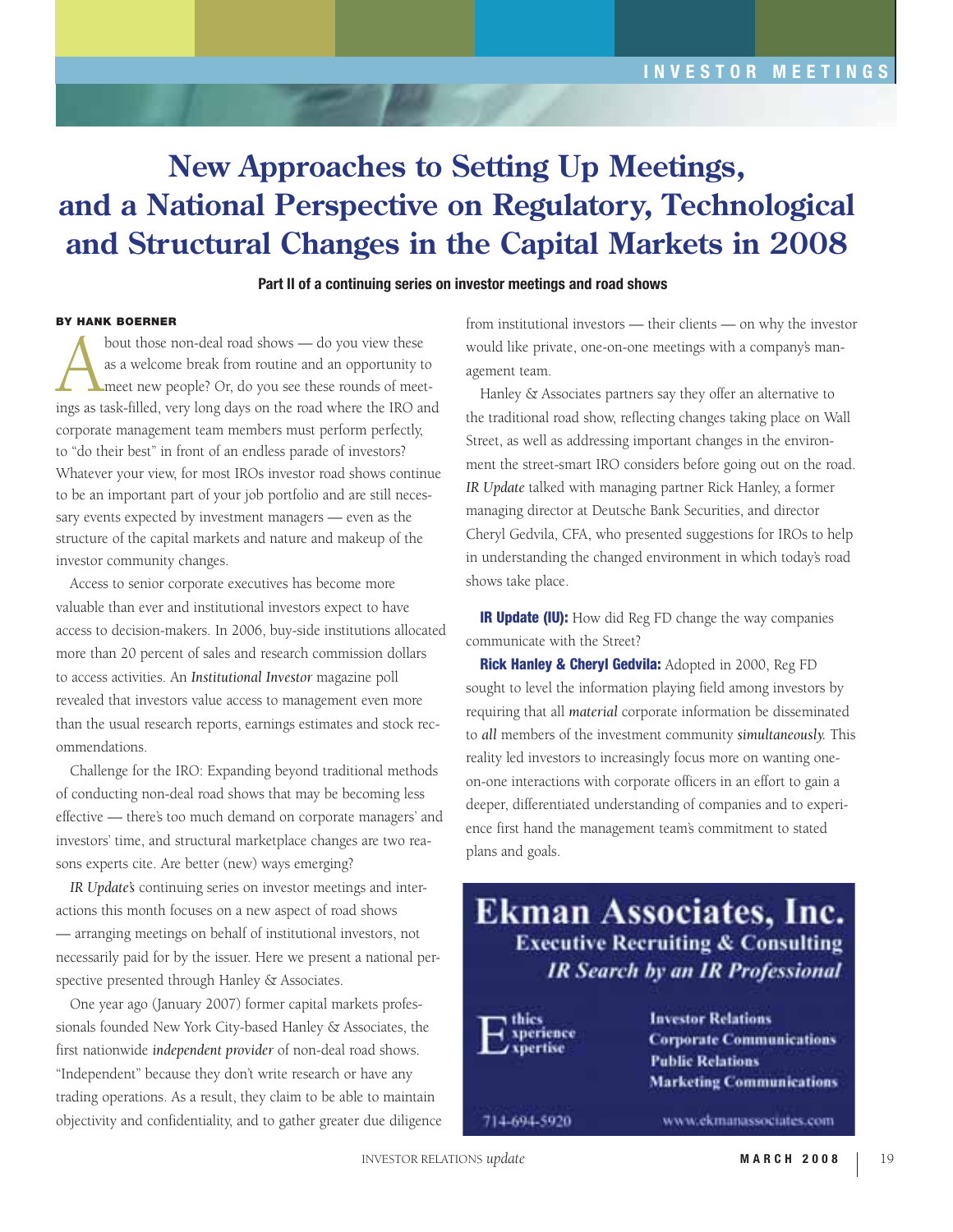### **INVESTOR MEETINGS**

**IU:** What else was going on — innovations in technology, for example?

**Hanley & Gedvila:** While Reg FD changed the *content* exchanged between the corporate community and the Street, changes in technology were dramatically altering *how* sellside research was distributed to investors. Analyst opinions are now transmitted instantaneously via voice mail and e-mail blast systems to literally thousands of end users. This results in a commoditized research product, significantly less integral and valuable to investment decision-making.



the effects of lower costs in trade execution and changes in compensation for the institutions how does this affect analyst research?

**IU:** What about

*Rick Hanley*

**Hanley & Gedvila:** Trading prices have been collapsing. New York's former attorney general wrung serious changes out of leading investment banking firms in the *Global Research Settlement.* Feeling the squeeze and competitive pressures, some sell-side firms attempt to find niches in the marketplace by offering specialized products or coverage. The separation of banking and equity research continues to squeeze the pure-cash equity business. Challenges now faced by the independent research houses are underscored by the closing of Prudential Equity Group in June 2007; the firm had long been a powerhouse of the independent research model.

**IU:** Any other factors affecting the decline of research coverage for issuers?

**Hanley & Gedvila:** Not only has distribution of research changed radically, but the decline in equity platform profitability led

many brokerage and banking firms to cut their budgets and downsize research departments. This often means less experienced analysts will be covering more names than ever before. Lower profitability and the rapid growth of hedge funds led some seasoned analysts to move into more lucrative parts of the equities business. According to a study by The National Research Exchange and Capital Markets Advisory Partners, the median analyst turnover rate from 2003 to 2006 was 52 percent. This change in the traditional research model made it more imperative for buy-side institutions to conduct their own due diligence on companies through one-on-one interviews with management.

**IU:** What about the influence of Hedge Funds? More challenges for IROs?

**Hanley & Gedvila:** Bear markets in 2001-2003 spurred the emergence of over 3,000+ hedge fund managers, who today manage almost 9,000 funds and funds of funds. Navigating through this sea of hedge funds and understanding the nuances in their styles presented significant new challenges for the IRO.

**IU:** And the effects of hedge funds on traditional investment banks/brokerages?

**Hanley & Gedvila:** Significantly lower commissions forced sell-side firms to reevaluate where profitability may be found, even if marginal. In response to this new environment, investment banks and their equity platforms began to *tier* their accounts, prioritizing institutions that either have the greatest trading volumes — whether these have the largest assets under management, or represent smaller accounts with extremely high turnover. The so-called "platinum list" clients receive premium levels of service, including access to corporate management

and research. This trend also presents real challenge for IROs.

For example, institutional "focus list" clients may receive full analyst research reports, while lower priority clients may get bullet-pointed highlights. Priority clients may be offered one-on-one meetings with your company's management team, while other clients are allocated to group lunches. This new environment makes it significantly harder for issuers to reach potential incremental shareholders through the traditional Wall Street venues. For smaller companies, getting one more analyst to begin coverage used to mean expanded distribution, but in the new environment, this is not necessarily true. At the same time, larger companies are often faced with the challenge of meeting the expectations of as many as 20+ analysts, and while managers may be eager to take their teams on the road, in reality they can only visit a small number of institutions — and these "priority accounts" would look very similar for most investment banks.

Decimalization of share pricing led banks to the realization that they can be more profitable trading for their own accounts rather than executing trades on behalf of others. For an institutional investor, this new environment poses the obvious potential for conflicts of interest between [their own inhouse] investment managers and [their] sellside analysts that not only may be in competition for information flow taking place during one-on-one meetings, but also have traders back home becoming fully aware of where the clients' interests lie.

### **Succeeding in the New Environment**

**IU:** All these changes in the capital markets — what kind of direct effects on the average IRO?